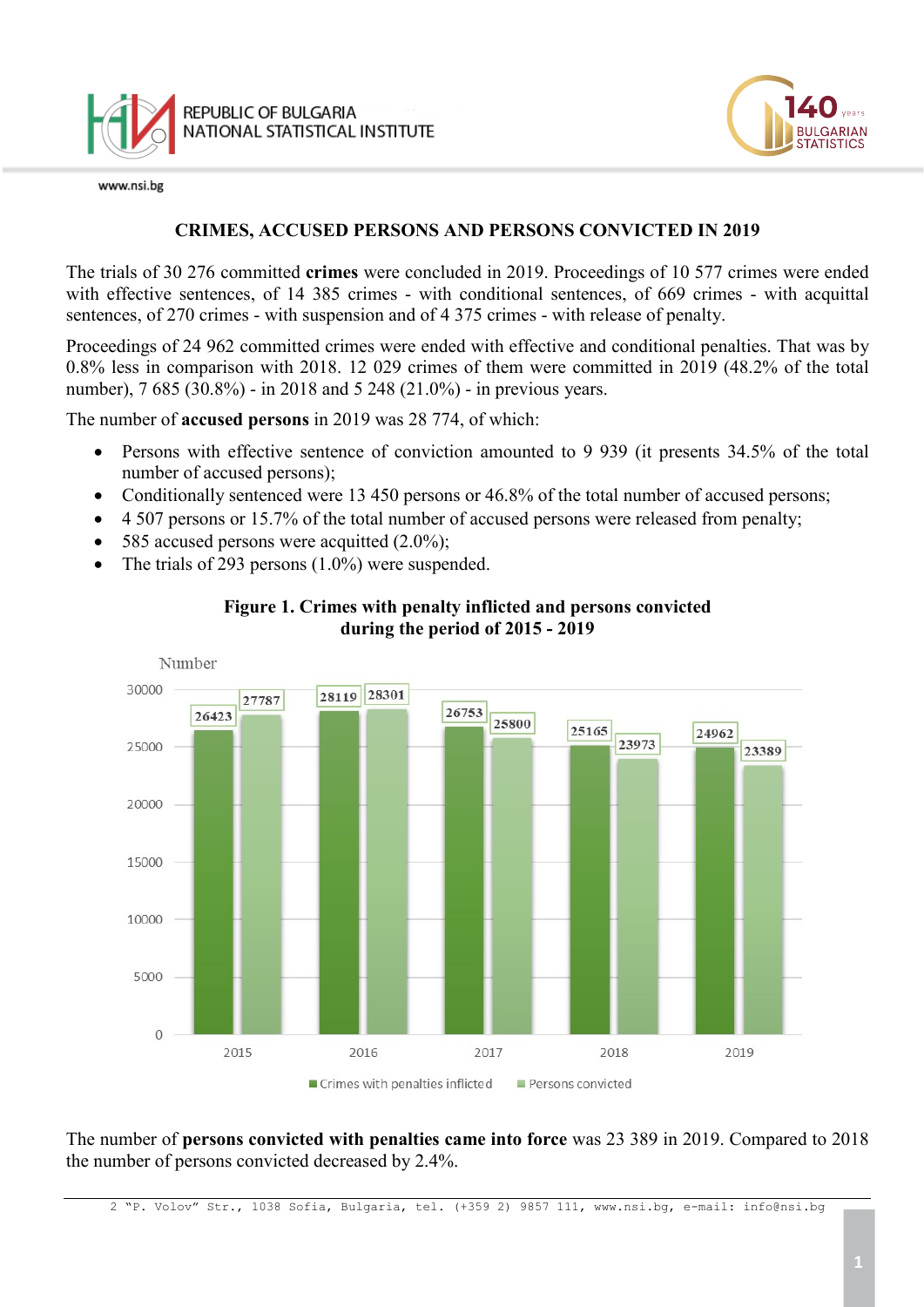



The group of convicted persons aged 14 - 17 years presents 4.4% (1 023 persons) of the total number of convicted persons.

In 2019 the **rate of criminal activity[1](#page-1-0)** was 388 per 100 000 persons of average annual criminally responsible[2](#page-1-1) population (age of 14 and over) and it was less by 1.8% compared to 2018.

| Years | <b>Total</b> | <b>Males</b> | <b>Females</b> |
|-------|--------------|--------------|----------------|
| 2015  | 445          | 846          | 72             |
| 2016  | 457          | 865          | 79             |
| 2017  | 421          | 802          | 68             |
| 2018  | 395          | 751          | 64             |
| 2019  | 388          | 742          |                |

### **1. Rate of criminal activity per 100 000 persons by sex of the persons convicted**

Highest was the rate of criminal activity of age group from 18 to 24 years (1 115 convicted persons per 100 000 persons of the population of the same age group). In growing age groups that coefficient become smaller as the lowest was the rate of criminal activity of persons aged over 50 - 115 persons per 100 000.

The rate of criminal activity of juvenile persons (14 - 17 years) was 408 per 100 000 persons of the respective population as the highest was rate of criminal activity of the persons aged 17 years - 736 persons per 100 000 persons of the total population of that age group.

### **2. Rate of criminal activity per 100 000 by age of the persons convicted in 2018 and 2019**

| Age          | 2018 | 2019 |
|--------------|------|------|
| <b>Total</b> | 395  | 388  |
| $14 - 17$    | 400  | 408  |
| $18 - 24$    | 1127 | 1115 |
| $25 - 29$    | 896  | 899  |
| $30 - 39$    | 673  | 663  |
| $40 - 49$    | 389  | 392  |
| 50 and more  |      | 115  |

<span id="page-1-1"></span><span id="page-1-0"></span>t <sup>1</sup> Persons convicted per 100 000 persons of the average annual population aged 14 and over. <sup>2</sup> According to Art. 31, para 1 and 2 of the Penal Code. See methodological notes.

<sup>2</sup> "P. Volov" Str., 1038 Sofia, Bulgaria, tel. (+359 2) 9857 111, [www.nsi.bg,](http://www.nsi.bg/) e-mail: info@nsi.bg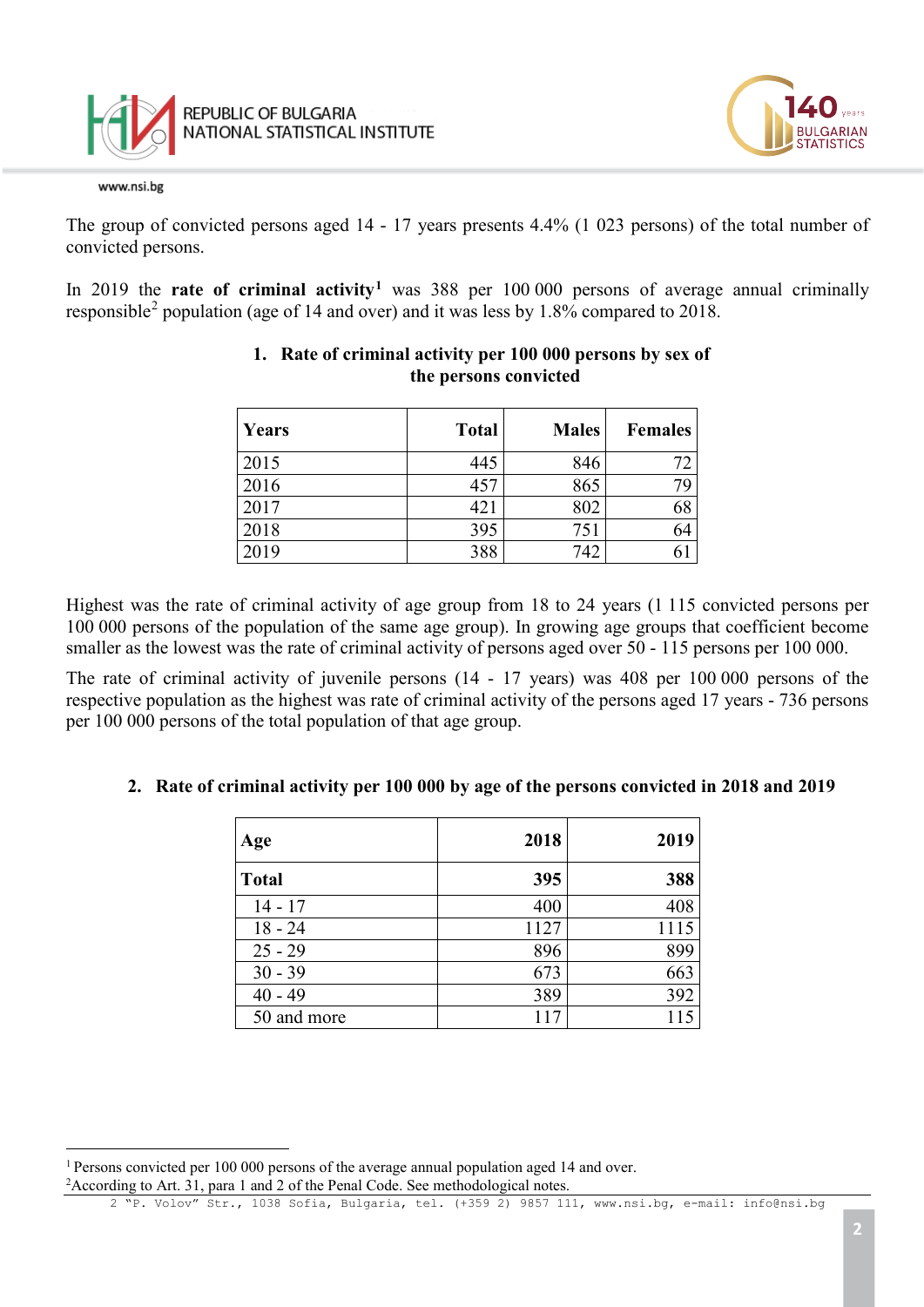

### **Crimes with penalty inflicted and persons convicted by chapters of the Criminal Code and some kinds of crimes**

#### **Generally dangerous crimes**

**The crimes of general danger** (such committed in a way presenting a general danger or by means of general danger at the transport and communication, directed against public health or environment, related to the usage of nuclear energy for peace purposes, and other crimes of general danger) hold the first place as a number and relative share in the total of punished criminality in 2019. In 2019, 12 826 crimes of this kind have been punished, that presents 51.4% of the total crimes ended with penalties. The number of persons convicted for commitment of that type of crimes was 11 344 or 48.5% of the total number of convicted persons. In comparison with 2018, a decrease was observed by 1.8% of crimes and by 3.3% of the number of persons convicted for that type of crimes.

Among the generally dangerous crimes the highest were number and relative share of punished *crimes against the transport and communications* 9 393. That presents 73.2% of the total number of generally dangerous crimes. The number of persons convicted for that kind of crimes was 8 472 or 74.7% of the convicted for generally dangerous crimes persons.

In 2019 the number of punished drug-related crimes was 2 834 as persons convicted for that type of crimes was 2 343.

#### **Crimes against the property**

**The crimes against the property** (theft and robbery of property, misappropriation, fraud, extortion, receiving stolen goods, destroying and damaging of property) hold second place in the structure of punished criminality. The number of punished crimes against the property in 2019 was 4 926 or 19.7% of the total number of crimes with penalty inflicted and was 0.5% less than 2018. Persons convicted for that type of crimes were 5 480 that presents 23.4% of the total number of convicted persons in 2019.

*Thefts of property* were most populated crimes among the punished crimes against the property. Their relative share was 66.6% from the crimes against property and 13.1% from the total number of crimes with penalties inflicted. 3 281 crimes of that kind were concluded with penalty and 3 831 persons were convicted.

According to their legal and criminal characteristics, *robberies* are among most grave crimes. 571 persons were convicted for commitment of 484 robberies in 2019.

441 crimes were ended with penalties for committed *frauds* as the number of persons convicted for that type of crimes were 460 (8.4% of the total number of persons convicted for crimes against the property).

### **Crimes against the activity of state bodies, public organizations and persons performing public duties**

1 417 **crimes against the activity of state bodies, public organizations and persons performing public**  duties (crimes against the order governing, crimes at work, crimes against the justice and bribery) were ended with penalties in 2019. That presents 5.7% of the total number of punished crimes. 1 239 persons were convicted for that type of crimes, or 5.3% of the total number of convicted persons.

*Illegal crossing of the boundary* is the most widely distributed kind among these crimes. For 615 committed crimes 578 persons were convicted that presents 43.4% and 46.7% of the total number of crimes and persons convicted for crimes against the activity of state bodies, public organizations and persons

**JI GARIAN**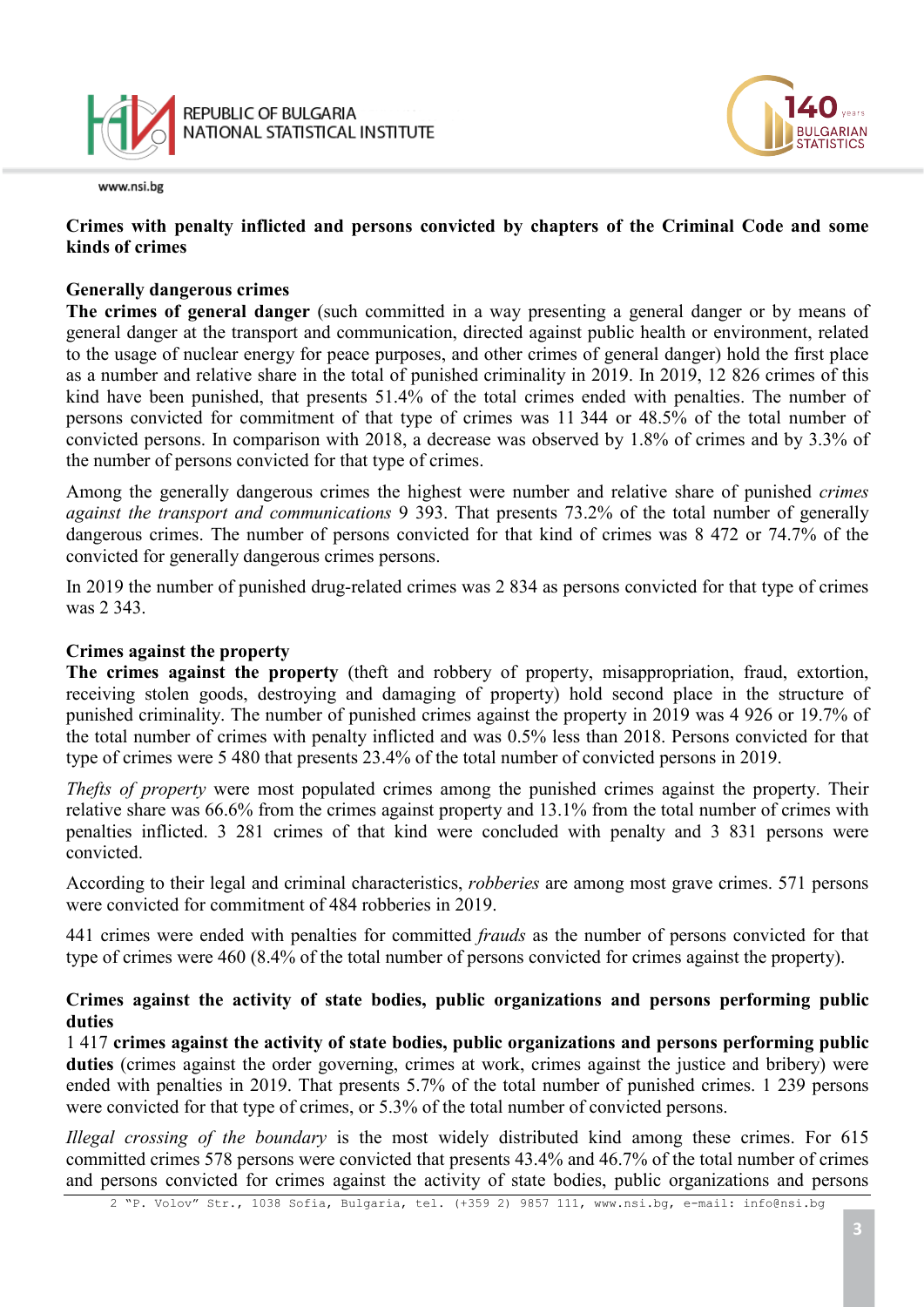



performing public duties respectively. In comparison with 2018 a decrease by 0.3% of crimes and by 13.2% of persons convicted was observed.

For commitment of 64 *bringing of persons across the boundary* 92 persons, or 7.4% of convicted for crimes against the activity of state bodies, public organizations and persons performing public duties respectively, were convicted.

#### **Crimes against the economy**

Punished **crimes against the economy** (general property offences, crimes against the creditors, individual economic branches, custom regime and against the monetary and credit system) in 2019 were 1 451 or 5.8% of the total number of punished crimes. For commitment of that kind of crimes 1 474 persons were convicted that presents 6.3% of the total number of persons convicted.

#### **Crimes against the person**

In 2019 1 905 (7.6%) **crimes against the person** (homicides, bodily harm, kidnapping and illegal constraint, compulsion, insult and libel, depravity and traffic of people) were ended with penalty as 1 511 persons (6.5%) were convicted.

Among the crimes against the person highest was the number and relative share of *bodily harms*. The number of crimes ended with penalties inflicted for commitment of that type of crimes was 777. For that type of crimes 706 persons were convicted (46.7% of the total number of convicted persons for crimes against the person).

82 persons were convicted for commitment of 71 *homicides* (committed and attempted).

245 criminal proceedings were concluded with penalty for *debauchery* as 205 persons were convicted.

The number of persons convicted for *rape* (committed and attempted) amounted to 40 persons for 47 committed and attempted rapes.

142 trials for *trafficking of people* were concluded with penalty as persons convicted for that kind of crimes commitment were 29.

### **Persons convicted for other types of crimes**

In 2019 were convicted for commitment of:

- Documentary crimes 747 persons (3.2% of the total number of convicted);
- Crimes against the order and public peace 643 persons (2.7%);
- Crimes against the marriage, family and youth 642 persons (2.7%);
- Crimes against the rights of citizens 210 persons (0.9%);
- Crimes against the financial, tax and insurance systems 95 persons (0.4%).

### **Persons convicted by sex and age**

The distribution of convicted persons by sex and age in 2019 was:

- The number of convicted males was 21 496 or 91.9% of the total number of convicted persons. The highest was relative share of males aged 30 - 39 years - 27.3% of the total number of convicted males.
- The number of convicted females was 1 893 (8.1%).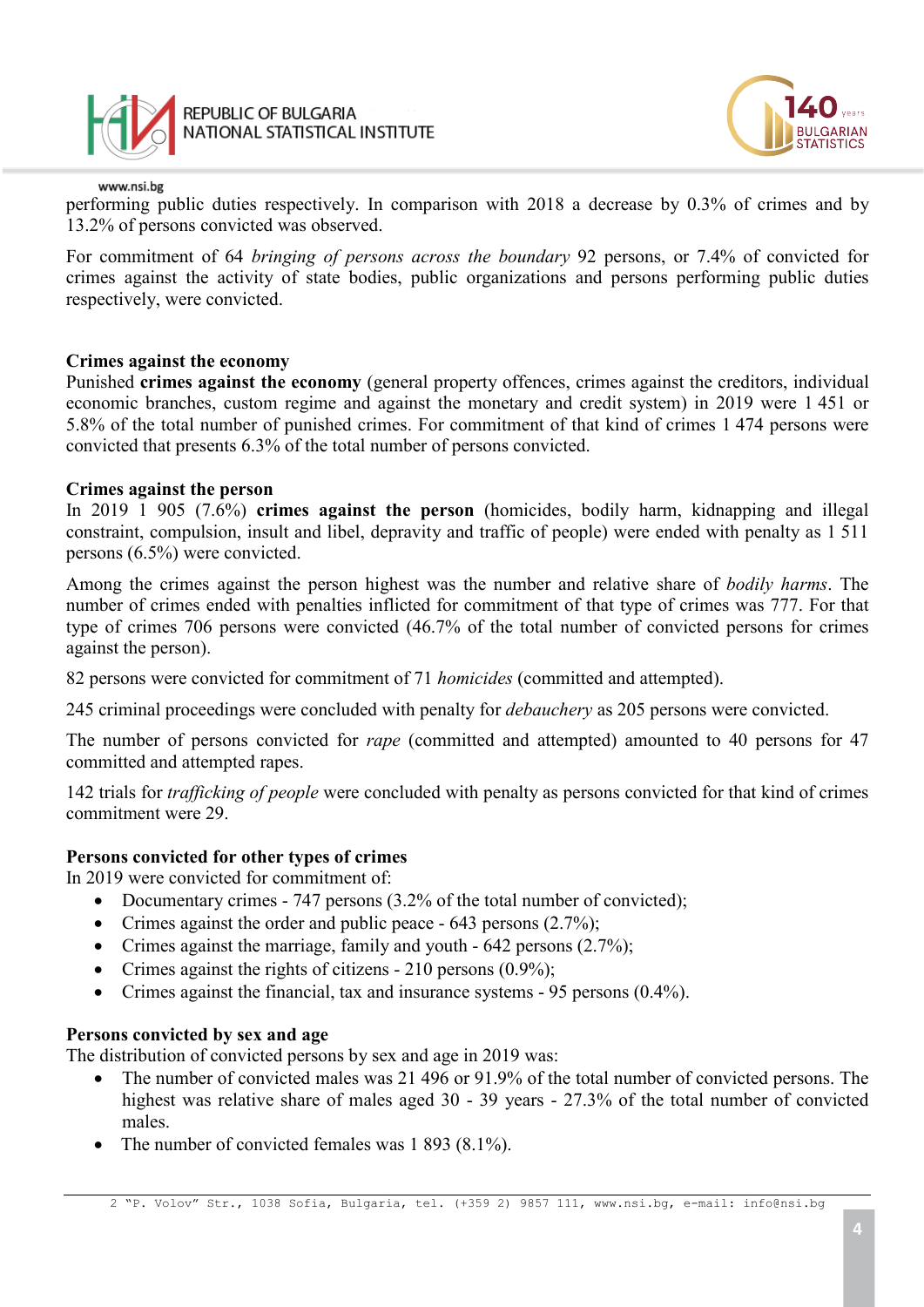



The coefficient of criminal activity of convicted males was 742 per 100 000 persons of respective population as well as for females it was 61 per 100 000 persons.



# **Figure 2. Structure of convicted persons by age in 2019**

### **Persons convicted by penalties imposed**

In the structure of convicted persons by penalty imposed highest was the number and relative share of persons convicted to *imprisonment*. They were 18 787 (80.3% of the total number of convicted persons) in 2019. Highest was share of persons convicted to imprisonment till 6 months (51.3%) and from 6 months to 1 year - 30.3% of the total number of convicted to imprisonment.

| <b>Persons convicted to</b><br>'Imprisonment' | <b>Number</b> | Structure - % |  |
|-----------------------------------------------|---------------|---------------|--|
| <b>Total</b>                                  | 18787         | 100.0         |  |
| Up to $6$ months                              | 9631          | 51.3          |  |
| From 6 months to 1 year                       | 5697          | 30.3          |  |
| From 1 to 3 years                             | 2991          | 15.9          |  |
| From 3 to 5 years                             | 275           | 1.5           |  |
| From 5 to 10 years                            | 138           | 0.7           |  |
| From 10 to 15 years                           | 29            | 0.2           |  |
| From 15 to 20 years                           | 19            | 0.1           |  |
| From 20 to 30 years                           | $\mathcal{I}$ | 0.0           |  |

#### **3. Persons convicted to imprisonment in 2019**

**JLGARIAN TATISTICS**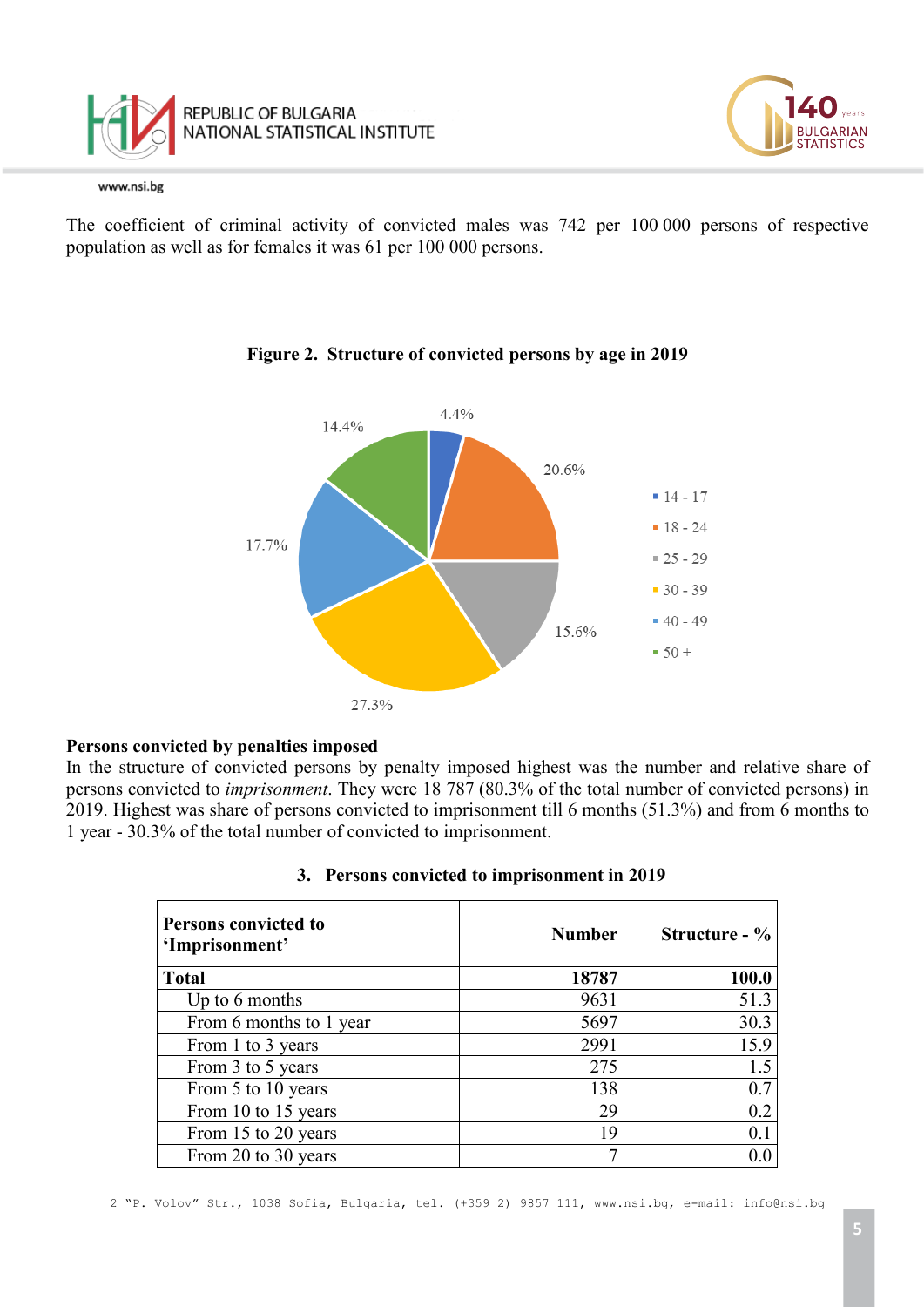



Penalty of *probation* was imposed to 3 029 persons (13.0% of the total number of convicted persons). Penalty of *fine* was imposed to 1 392 persons, or 6.0% of the total number of convicted persons and *to public censure -* 180 persons. Penalty of *life imprisonment* - to 1 person.



#### **Figure 3. Structure of persons convicted by penalty imposed during the period of 2015 - 2019**

LGARIAN **ATISTICS**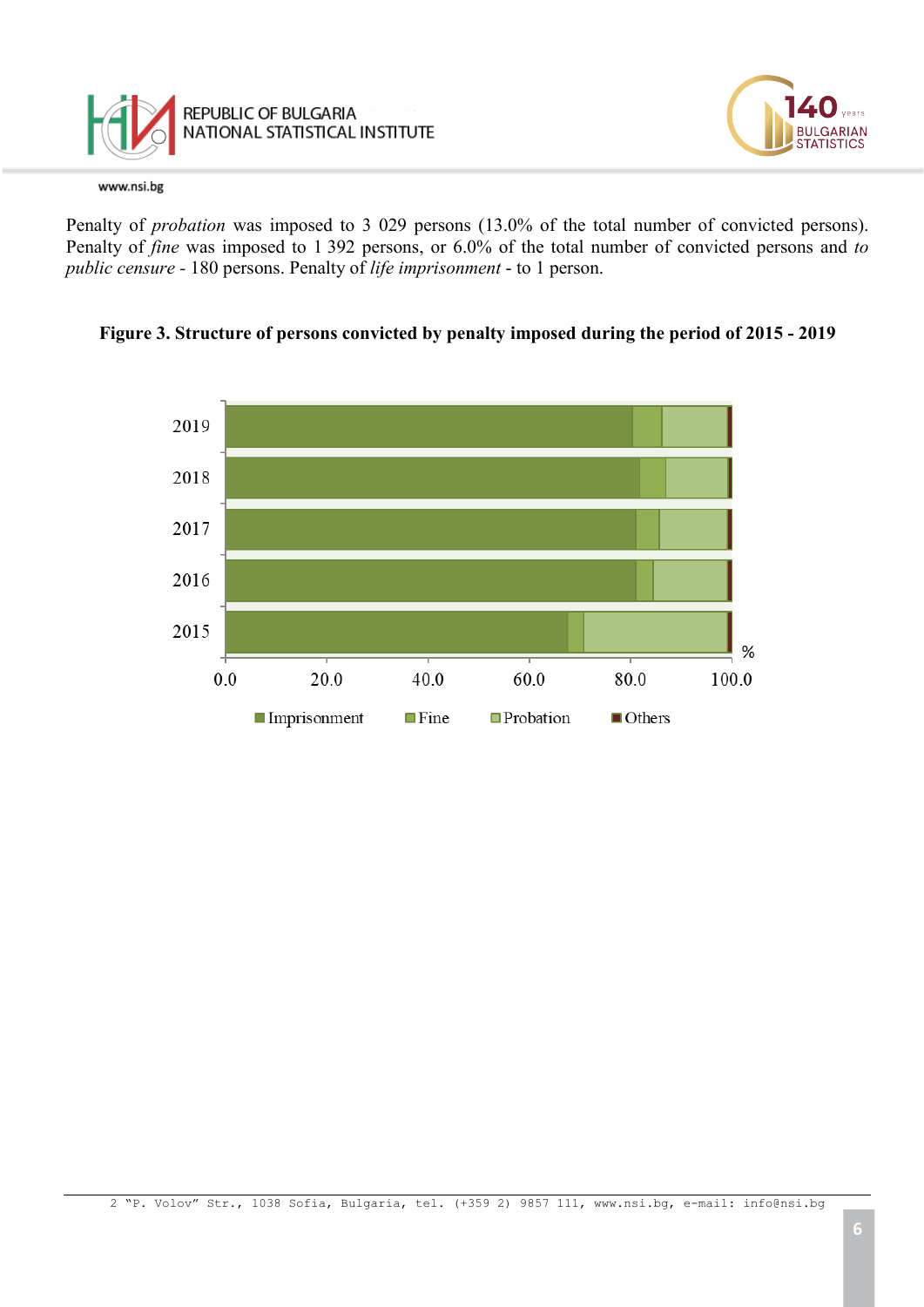



### **Methodological notes**

Statistical data on crimes with penalties inflicted and persons convicted are obtained on the basis of annual data, received from the regional, district and military courts.

The survey object is the activity of the regional and district courts on penal trials of general, private and administrative character. Since 1998 the information for the activity of military courts is also included and since 2012 - of the Special Criminal Court. The information about the activity of Supreme Court of Cassation is not included.

Surveyed units are crimes, concluded with penalty inflicted and persons convicted with sentences come into force.

The numbers of crimes and persons convicted for certain reference year include those with sentence that has come into force during the same year.

The number of accused persons covers: convicted persons, conditionally convicted, discharged persons with proceedings finished suspension and persons with proceedings released from penalty.

Persons convicted with all kinds of inflicted penalty, including conditionally sentenced persons are included in the total number of persons convicted.

All crimes with penalties inflicted regardless they had been committed by one or more persons are included in the number of crimes concluded with penalty inflicted.

The age of persons convicted is given in completed years. Persons who have completed 14, but not 18 years are considered juveniles. Adult are persons above 18 years.

Convicted juvenile persons are included in the total number of persons convicted.

According to Chapter Three, Art. 31, para. 1 and 2 of the Penal Code criminally responsible is the person of age - who has accomplished 18 years of age, who in a state of sanity commits a crime. A juvenile who has accomplished 14 years of age but who has not accomplished 18 years of age shall be criminally responsible if he could have realized the quality and the importance of the act and handle his conduct.

The criminal activity rate is calculated as correlation between the number of persons convicted and average annual number of the criminally responsible population (age of 14 and over) per 100 000 persons.

Data on crimes with penalties inflicted and persons convicted are obtained based on the NSI's statistical survey data and data from administrative source - the Unified Information System for Counteraction to Criminality.

Additional statistical information and data from the survey 'Crimes, accused and persons convicted' are available in Information System INFOSTAT (https://infostat.nsi.bg/infostat/pages/module.jsf?x 2=56) as well as on the NSI's website (www.nsi.bg), section 'Justice and Crime'.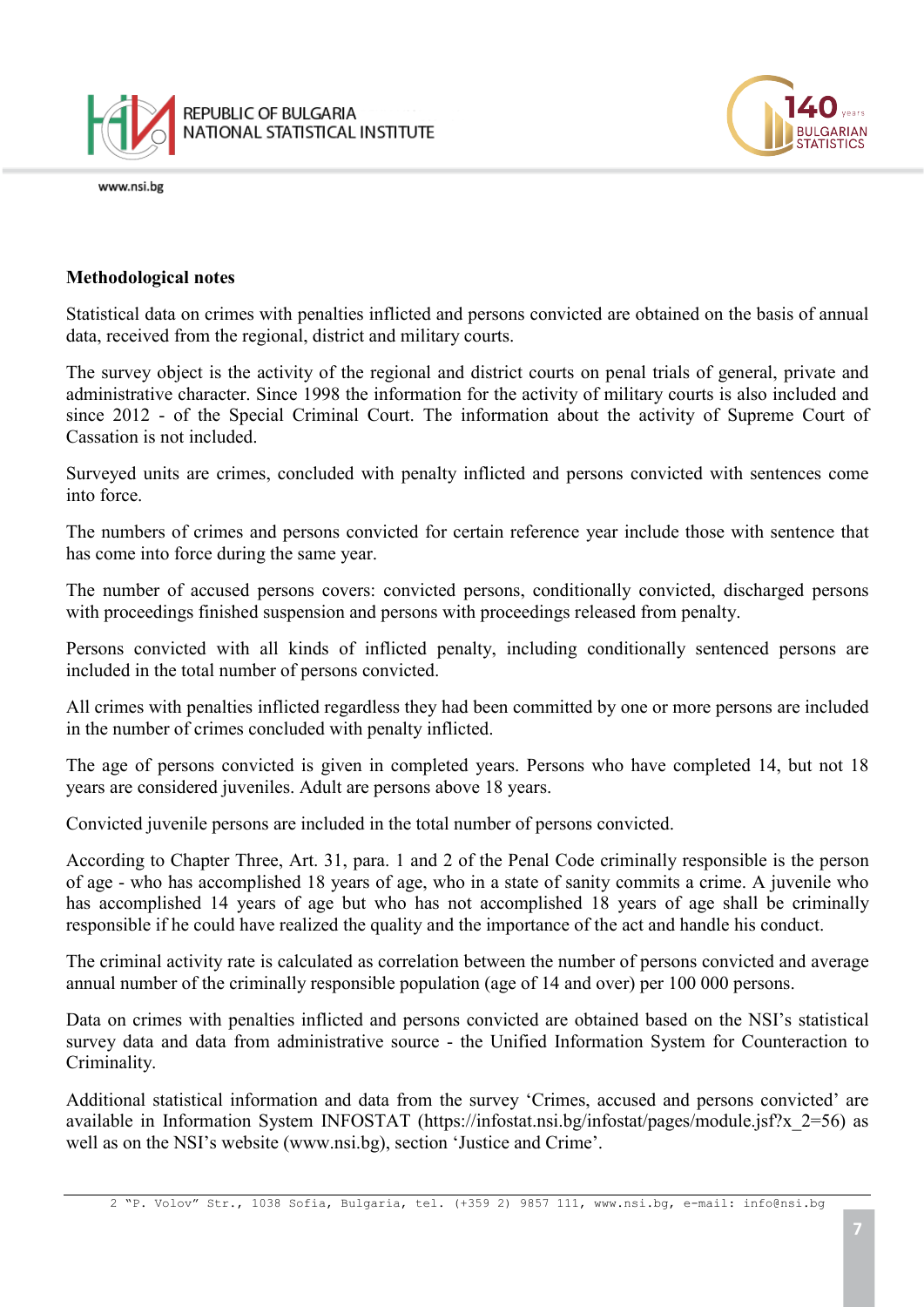



#### **Annex**

#### **Table 1**

# **Crimes with penalties inflicted by chapters of the Penal Code and some kinds of crimes1**

| (Number)                                               |       |       |                         |       |                  |
|--------------------------------------------------------|-------|-------|-------------------------|-------|------------------|
| Chapters of the penal Code and some kinds of<br>crimes | 2015  | 2016  | 2017                    | 2018  | 2019             |
| Total <sup>2</sup>                                     | 26423 | 28119 | 26753                   | 25165 | 24962            |
| of which:                                              |       |       |                         |       |                  |
| Crimes against the person                              | 1757  | 1770  | 1745                    | 1690  | 1905             |
| of which:                                              |       |       |                         |       |                  |
| Intentional homicides (completed and attempted)        | 120   | 97    | 90                      | 89    | 71               |
| Bodily harm                                            | 758   | 766   | 836                     | 730   | 777              |
| Depravity                                              | 251   | 260   | 247                     | 255   | 245              |
| Incl. Rape (completed and attempted)                   | 55    | 66    | 44                      | 63    | 47               |
| Crimes against the marriage, family and youth          | 857   | 826   | 749                     | 626   | 653              |
| <b>Crimes against property</b>                         | 6523  | 6345  | 5692                    | 4951  | 4926             |
| of which:                                              |       |       |                         |       |                  |
| Theft                                                  | 4593  | 4281  | 3752                    | 3193  | 3281             |
| Robbery                                                | 576   | 574   | 605                     | 539   | 484              |
| Misappropriation                                       | 115   | 133   | 134                     | 126   | 120              |
| Crimes against the economy                             | 2133  | 2349  | 2009                    | 1797  | 1451             |
| Crimes against the financial, tax and insurance        |       |       |                         |       |                  |
| system                                                 | 180   | 135   | 141                     | 99    | 99               |
| Crimes against the activity of state bodies, public    |       |       |                         |       |                  |
| organizations and persons, performing public           |       |       |                         |       |                  |
| duties                                                 | 2699  | 2401  | 1681                    | 1307  | 1417             |
| <b>Documentary crimes</b>                              | 957   | 1276  | 1035                    | 934   | 886              |
| Crimes against the order and public peace              | 524   | 566   | 597                     | 542   | 577              |
| Incl. Hooliganism                                      | 383   | 414   | 421                     | 383   | 412              |
| <b>Generally dangerous crimes</b>                      | 10490 | 12201 | 12837                   | 13065 | 12826            |
| of which:                                              |       |       |                         |       |                  |
| Crimes against the transport and communications        | 8116  | 9473  | 9731                    | 10108 | 9393             |
| Theft of motor vehicles                                | 180   | 177   | 181                     | 164   | 155              |
| Drug-related crimes                                    | 1739  | 2079  | 2402                    | 2360  | 2834             |
| <b>Military crimes</b>                                 | 1     | 8     | $\overline{\mathbf{4}}$ | 3     | $\boldsymbol{2}$ |

**-----------------** <sup>1</sup> According to sentences came into force.

<sup>2</sup> Incl. Persons convicted for crimes, committed abroad.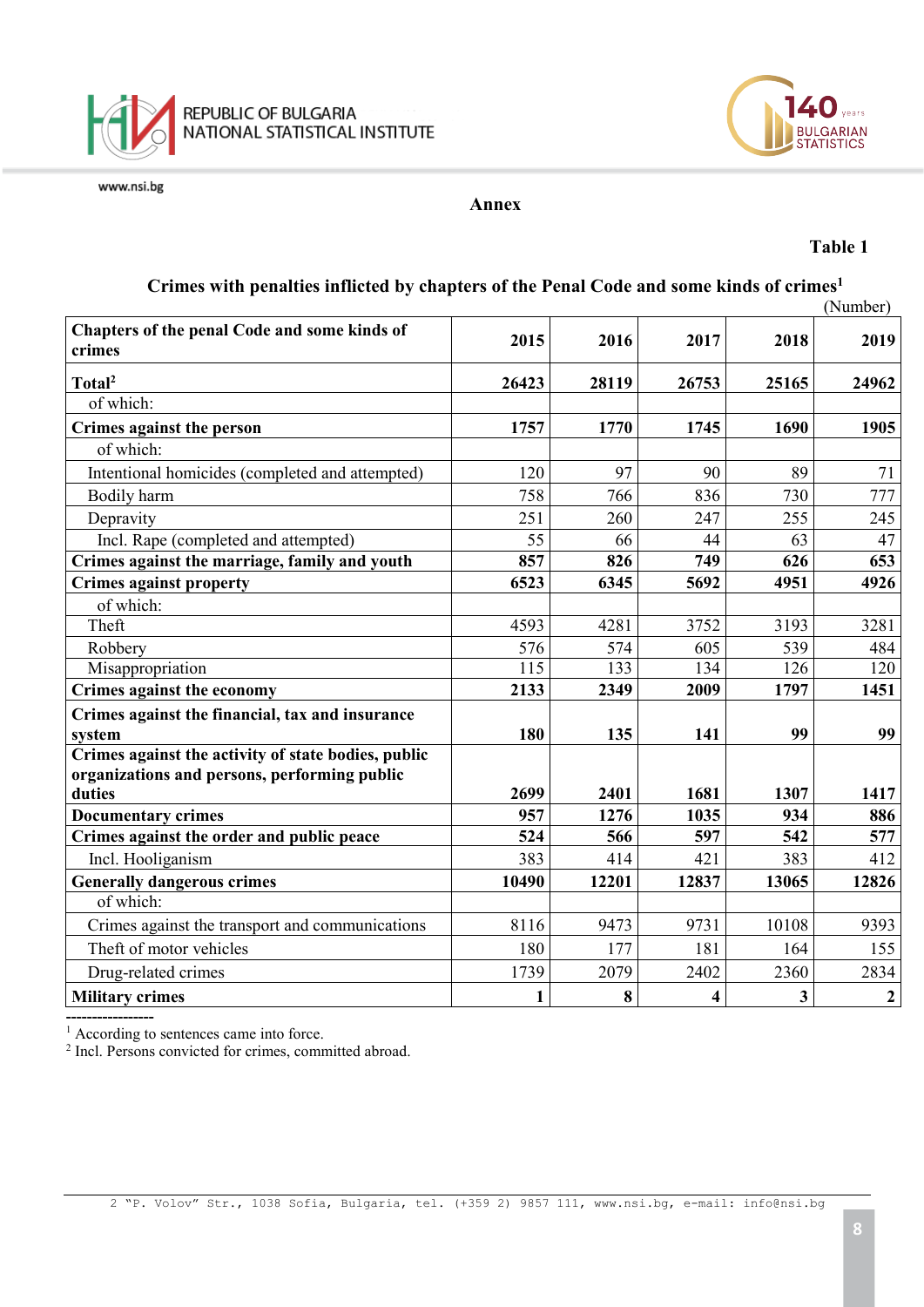



## **Table 2**

# **Persons convicted by chapters of the Penal Code and some kinds of crimes1**

|       |       |       |       | (Number)     |
|-------|-------|-------|-------|--------------|
| 2015  | 2016  | 2017  | 2018  | 2019         |
| 27787 | 28301 | 25800 | 23973 | 23389        |
|       |       |       |       |              |
| 1477  | 1464  | 1509  | 1444  | 1511         |
|       |       |       |       |              |
| 132   | 101   | 102   | 98    | 82           |
| 701   | 739   | 789   | 700   | 706          |
| 208   | 220   | 211   | 208   | 205          |
| 51    | 61    | 47    | 65    | 40           |
| 817   | 785   | 699   | 585   | 642          |
| 8041  | 7431  | 6427  | 5579  | 5480         |
|       |       |       |       |              |
| 6054  | 5346  | 4443  | 3802  | 3831         |
| 706   | 668   | 703   | 641   | 571          |
| 116   | 126   | 138   | 127   | 118          |
| 2154  | 2410  | 2023  | 1767  | 1474         |
|       |       |       |       |              |
|       |       |       |       | 95           |
| 3577  | 2689  | 1732  | 1280  | 1239         |
| 644   | 868   | 830   | 785   | 747          |
| 567   | 561   | 595   | 539   | 643          |
| 402   | 401   | 355   | 336   | 399          |
| 10093 | 11737 | 11582 | 11736 | 11344        |
|       |       |       |       |              |
| 7960  | 9273  | 8979  | 9250  | 8472         |
| 182   | 172   | 190   | 166   | 177          |
| 1570  | 1906  | 1991  | 1963  | 2343         |
|       | 5     | 5     | 3     | $\mathbf{2}$ |
|       | 151   | 121   | 136   | 94           |

<sup>1</sup> According to sentences came into force.

<sup>2</sup> Incl. Persons convicted for crimes, committed abroad.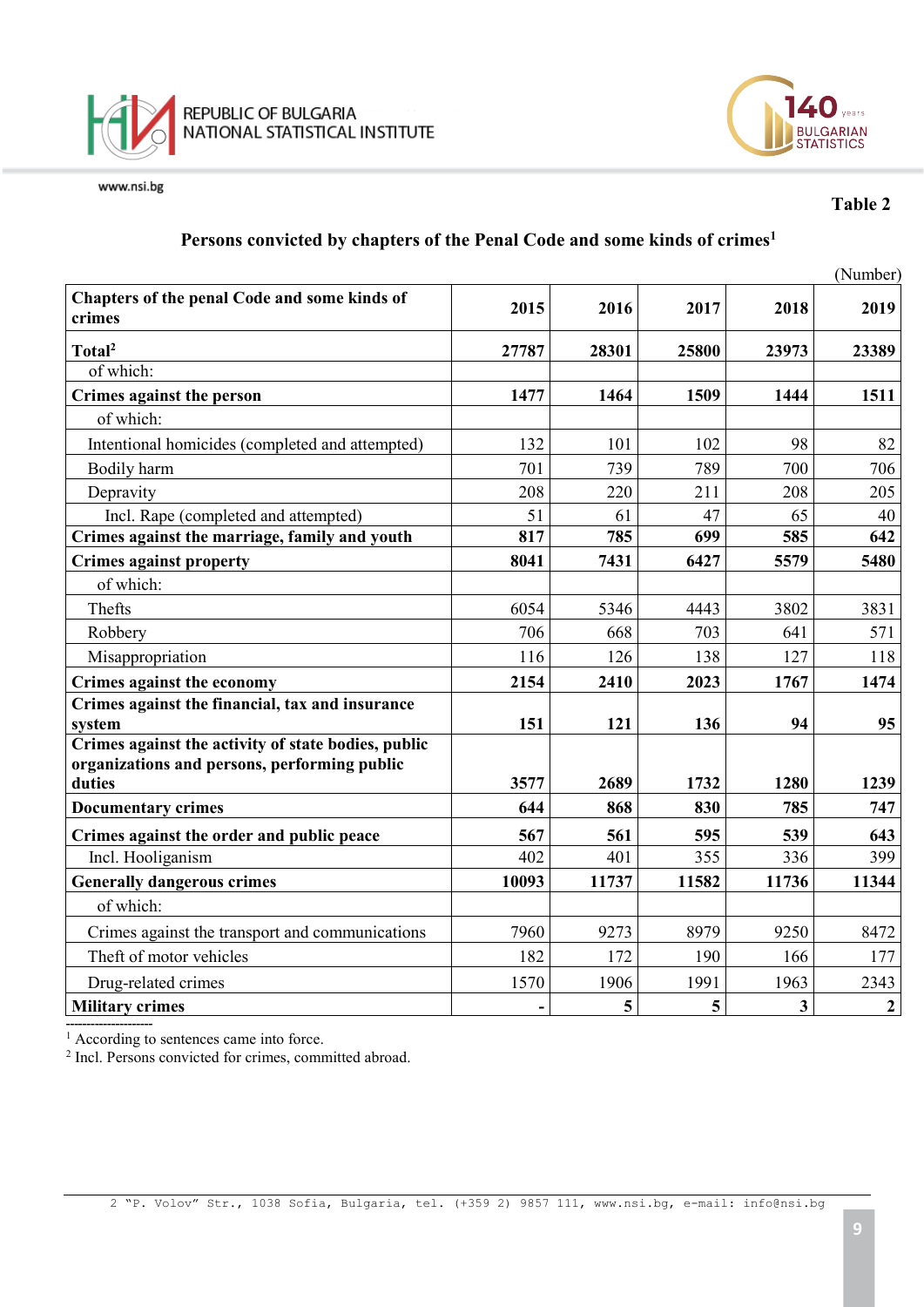



#### **Table 3**

# **Persons convicted with sentences came into force by sex**

| <b>Sex</b>         | 2015          | 2016          | 2017  | 2018  | 2019  |  |
|--------------------|---------------|---------------|-------|-------|-------|--|
|                    | <b>Number</b> |               |       |       |       |  |
| Total <sup>1</sup> | 27787         | 28301         | 25800 | 23973 | 23389 |  |
| Males              | 25446         | 25778         | 23662 | 21951 | 21496 |  |
| Females            | 2341          | 2523          | 2138  | 2022  | 1893  |  |
|                    |               | Structure - % |       |       |       |  |
| Total <sup>1</sup> | 100.0         | 100.0         | 100.0 | 100.0 | 100.0 |  |
| Males              | 91.6          | 91.1          | 91.7  | 91.6  | 91.9  |  |
| Females            | 8.4           | 8.9           | 8.3   | 8.4   | 8.1   |  |

<sup>1</sup> Incl. Persons convicted for crimes, committed abroad.

**Table 4**

# **Persons convicted with sentences came into force by age**

| Age                | 2015          | 2016  | 2017          | 2018  | 2019  |
|--------------------|---------------|-------|---------------|-------|-------|
|                    | <b>Number</b> |       |               |       |       |
| Total <sup>1</sup> | 27787         | 28301 | 25800         | 23973 | 23389 |
| $14 - 17$          | 1243          | 1108  | 1152          | 999   | 1023  |
| $18 - 24$          | 6909          | 6014  | 5224          | 5003  | 4826  |
| $25 - 29$          | 4486          | 4546  | 4125          | 3872  | 3640  |
| $30 - 39$          | 7317          | 7697  | 7076          | 6557  | 6384  |
| $40 - 49$          | 4595          | 5030  | 4527          | 4141  | 4148  |
| 50 and more        | 3237          | 3906  | 3696          | 3401  | 3368  |
|                    |               |       | Structure - % |       |       |
| Total <sup>1</sup> | 100.0         | 100.0 | 100.0         | 100.0 | 100.0 |
| $14 - 17$          | 4.5           | 3.9   | 4.5           | 4.2   | 4.4   |
| $18 - 24$          | 24.9          | 21.2  | 20.2          | 20.8  | 20.6  |
| $25 - 29$          | 16.1          | 16.1  | 16.0          | 16.2  | 15.6  |
| $30 - 39$          | 26.3          | 27.2  | 27.4          | 27.3  | 27.3  |
| $40 - 49$          | 16.5          | 17.8  | 17.6          | 17.3  | 17.7  |
| 50 and more        | 11.7          | 13.8  | 14.3          | 14.2  | 14.4  |

<sup>1</sup> Incl. Persons convicted for crimes, committed abroad.